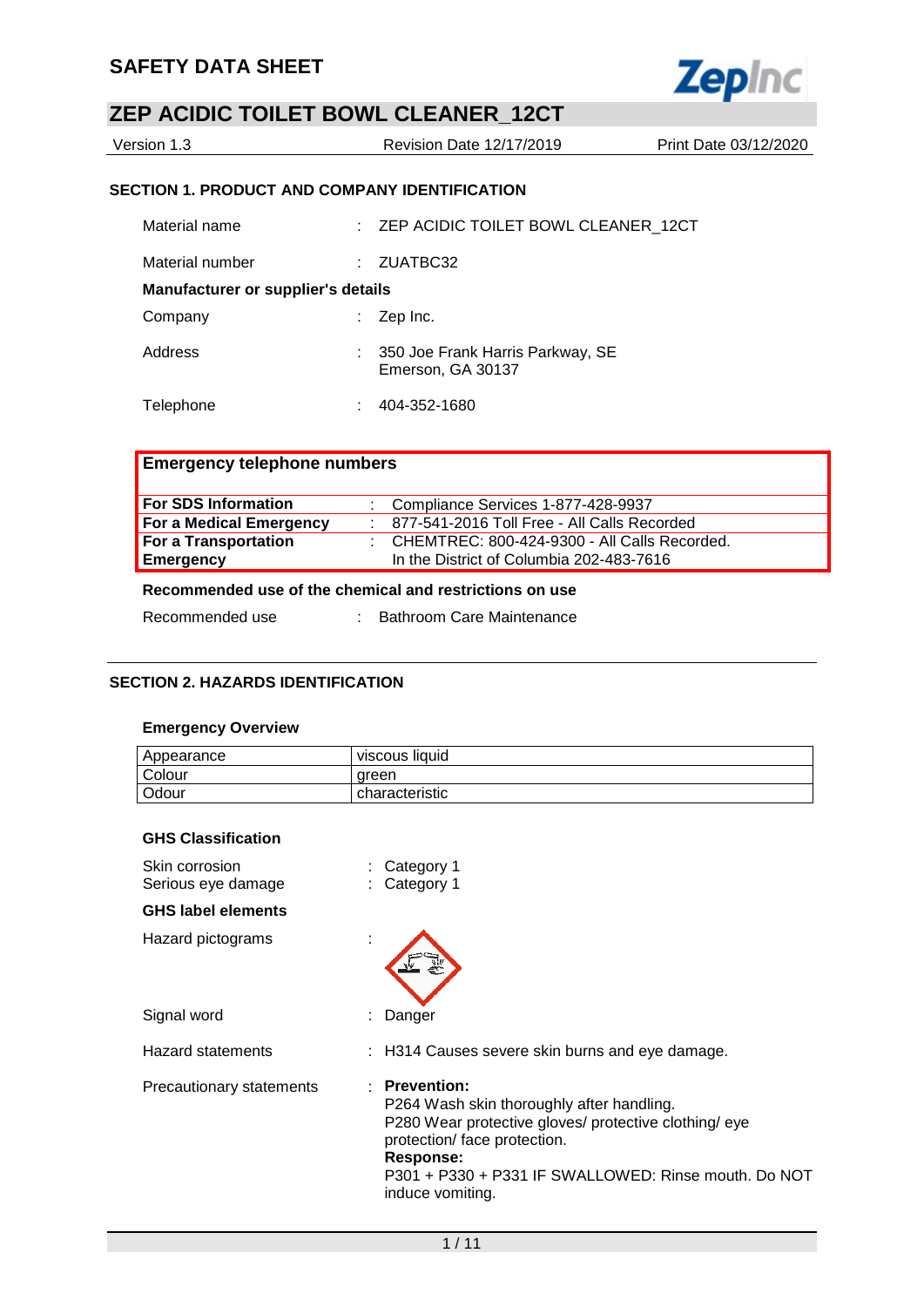

| Version 1.3 | Revision Date 12/17/2019                                                                                                                                                                                                                                                                                                                                                                                                                                                                                                                                                                                                  | Print Date 03/12/2020 |
|-------------|---------------------------------------------------------------------------------------------------------------------------------------------------------------------------------------------------------------------------------------------------------------------------------------------------------------------------------------------------------------------------------------------------------------------------------------------------------------------------------------------------------------------------------------------------------------------------------------------------------------------------|-----------------------|
|             | P303 + P361 + P353 IF ON SKIN (or hair): Take off<br>immediately all contaminated clothing. Rinse skin with<br>water/shower.<br>P304 + P340 + P310 IF INHALED: Remove person to fresh air<br>and keep comfortable for breathing. Immediately call a<br>POISON CENTER/doctor.<br>P305 + P351 + P338 + P310 IF IN EYES: Rinse cautiously with<br>water for several minutes. Remove contact lenses, if present<br>and easy to do. Continue rinsing. Immediately call a POISON<br>CENTER/doctor.<br>P363 Wash contaminated clothing before reuse.<br>Disposal:<br>P501 Dispose of contents/container in accordance with local |                       |
|             | regulation.                                                                                                                                                                                                                                                                                                                                                                                                                                                                                                                                                                                                               |                       |

#### **SECTION 3. COMPOSITION/INFORMATION ON INGREDIENTS**

Substance / Mixture : Mixture

#### **Hazardous components**

| ' Chemical name                   | CAS-No.    | Concentration [%] |
|-----------------------------------|------------|-------------------|
| l hvdrochloric acid               | 7647-01-0  | $\ge$ = 5 - < 10  |
| Amines, tallow alkyl, ethoxylated | 61791-26-2 | $>= 1 - < 3$      |
| dodecyldimethylamine oxide        | 1643-20-5  | $>= 1 - < 3$      |

The exact percentages of disclosed substances are withheld as trade secrets.

#### **SECTION 4. FIRST AID MEASURES**

| General advice          | : Move out of dangerous area.<br>Get medical attention immediately.<br>Show this safety data sheet to the doctor in attendance.<br>Do not leave the victim unattended.                                                                                                                                 |
|-------------------------|--------------------------------------------------------------------------------------------------------------------------------------------------------------------------------------------------------------------------------------------------------------------------------------------------------|
| If inhaled              | : If unconscious, place in recovery position and seek medical<br>advice.<br>If symptoms persist, call a physician.                                                                                                                                                                                     |
| In case of skin contact | : Immediate medical treatment is necessary as untreated<br>wounds from corrosion of the skin heal slowly and with<br>difficulty.<br>Wash off immediately with plenty of water for at least 15<br>minutes.<br>Remove contaminated clothing and shoes.<br>If skin irritation persists, call a physician. |
| In case of eye contact  | : Small amounts splashed into eyes can cause irreversible<br>tissue damage and blindness.<br>Rinse immediately with plenty of water, also under the eyelids,<br>for at least 15 minutes.<br>Continue rinsing eyes during transport to hospital.<br>Remove contact lenses.                              |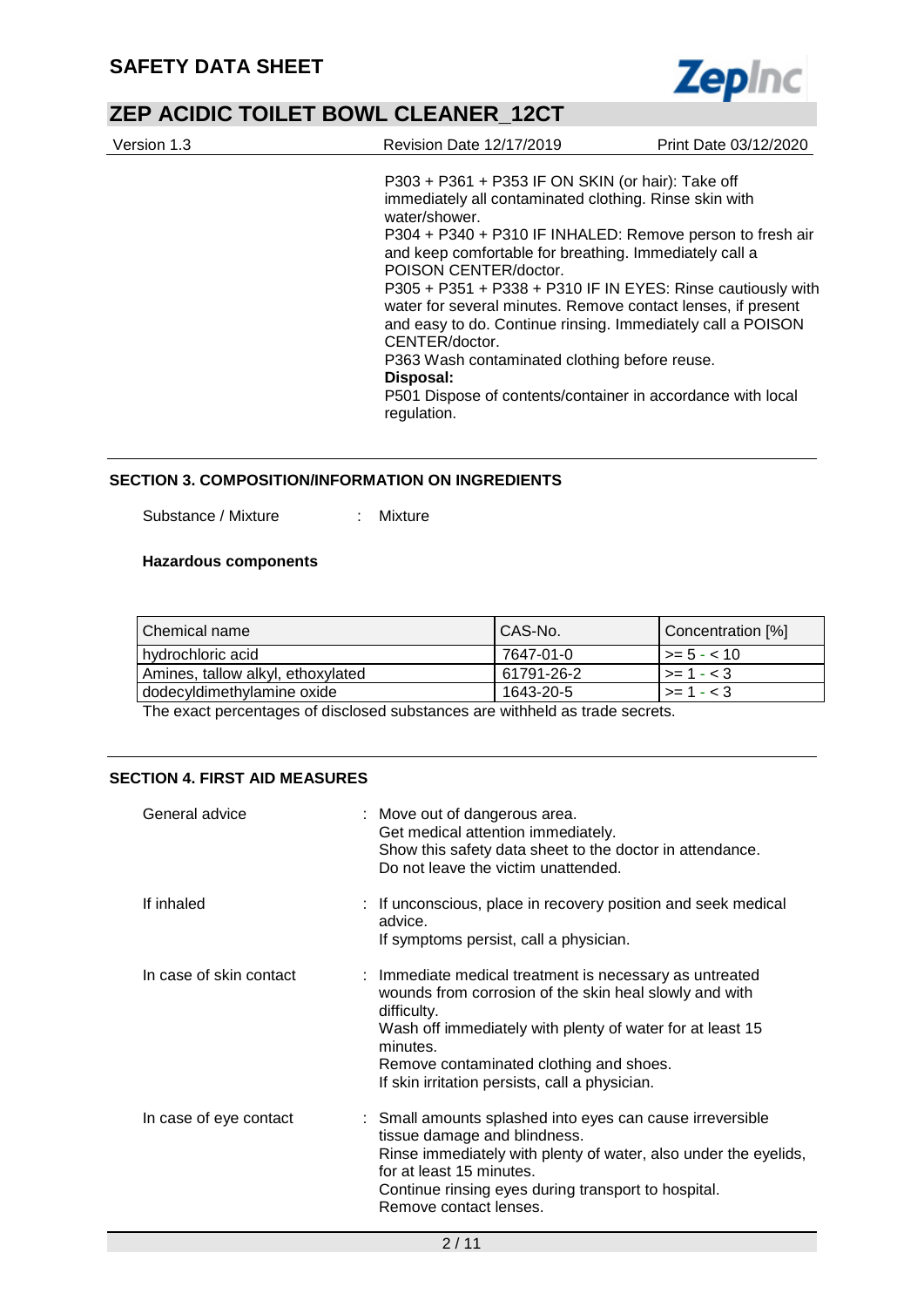

| Version 1.3                                                       | <b>Revision Date 12/17/2019</b>                                                                                                                                                                                                                                                         | Print Date 03/12/2020 |
|-------------------------------------------------------------------|-----------------------------------------------------------------------------------------------------------------------------------------------------------------------------------------------------------------------------------------------------------------------------------------|-----------------------|
|                                                                   | Protect unharmed eye.<br>Keep eye wide open while rinsing.<br>If eye irritation persists, consult a specialist.                                                                                                                                                                         |                       |
| If swallowed                                                      | : Keep respiratory tract clear.<br>DO NOT induce vomiting unless directed to do so by a<br>physician or poison control center.<br>Do not give milk or alcoholic beverages.<br>Never give anything by mouth to an unconscious person.<br>Take victim immediately to hospital.            |                       |
| Most important symptoms<br>and effects, both acute and<br>delayed | : Effects are dependent on exposure (dose, concentration,<br>contact time).<br>Effects are immediate and delayed.<br>Symptoms may include blistering, irritation, burns, and pain.<br>Causes severe skin burns and eye damage.<br>Review section 2 of SDS to see all potential hazards. |                       |
| Notes to physician                                                | Treat symptomatically. Symptoms may be delayed.                                                                                                                                                                                                                                         |                       |

## **SECTION 5. FIREFIGHTING MEASURES**

| Suitable extinguishing media                     | : Use water spray, alcohol-resistant foam, dry chemical or<br>carbon dioxide.                                                                                                                                                                                             |
|--------------------------------------------------|---------------------------------------------------------------------------------------------------------------------------------------------------------------------------------------------------------------------------------------------------------------------------|
| Unsuitable extinguishing<br>media                | : High volume water jet                                                                                                                                                                                                                                                   |
| Specific hazards during<br>firefighting          | : Do not allow run-off from fire fighting to enter drains or water<br>courses.                                                                                                                                                                                            |
| Hazardous combustion<br>products                 | : Chlorine compounds<br>Carbon dioxide (CO2)<br>Carbon monoxide<br>Sulphur oxides<br>Smoke                                                                                                                                                                                |
| Specific extinguishing<br>methods                | : Use extinguishing measures that are appropriate to local<br>circumstances and the surrounding environment.                                                                                                                                                              |
| Further information                              | : Collect contaminated fire extinguishing water separately. This<br>must not be discharged into drains.<br>Fire residues and contaminated fire extinguishing water must<br>be disposed of in accordance with local regulations.<br>Standard procedure for chemical fires. |
| Special protective equipment<br>for firefighters | : Wear self-contained breathing apparatus for firefighting if<br>necessary.                                                                                                                                                                                               |

## **SECTION 6. ACCIDENTAL RELEASE MEASURES**

| Personal precautions,<br>protective equipment and | : Use personal protective equipment. |
|---------------------------------------------------|--------------------------------------|
| emergency procedures                              |                                      |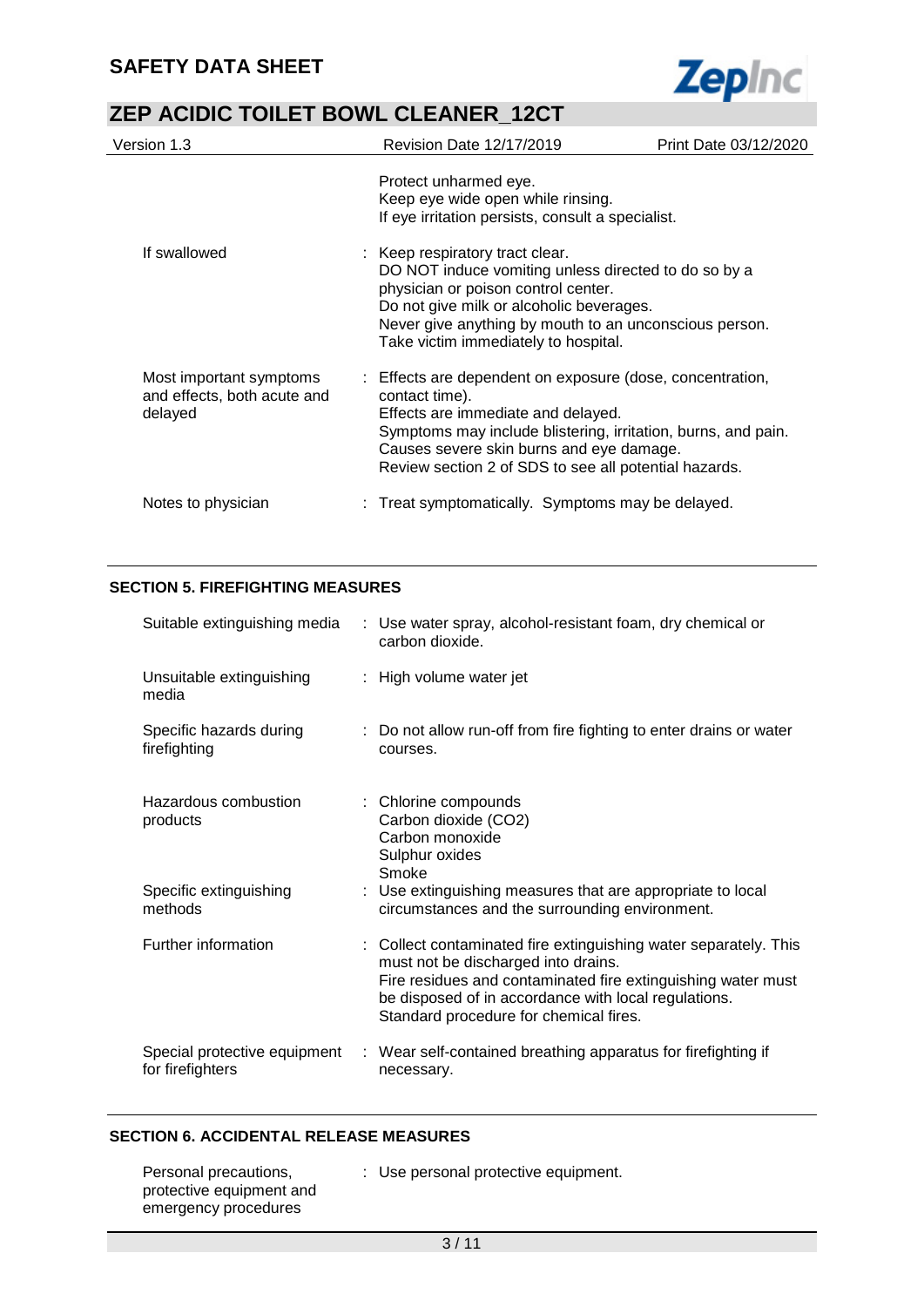

| Version 1.3                                              | <b>Revision Date 12/17/2019</b>                                                                                                                                                               | Print Date 03/12/2020 |  |
|----------------------------------------------------------|-----------------------------------------------------------------------------------------------------------------------------------------------------------------------------------------------|-----------------------|--|
| Environmental precautions                                | : Prevent product from entering drains.<br>Prevent further leakage or spillage if safe to do so.<br>If the product contaminates rivers and lakes or drains, inform<br>respective authorities. |                       |  |
| Methods and materials for<br>containment and cleaning up | : Soak up with inert absorbent material (e.g. sand, silica gel,<br>acid binder, universal binder, sawdust).<br>Keep in suitable, closed containers for disposal.                              |                       |  |

## **SECTION 7. HANDLING AND STORAGE**

| Advice on safe handling     | : Do not breathe vapours or spray mist.<br>Avoid contact with skin and eyes.<br>For personal protection see section 8.<br>Smoking, eating and drinking should be prohibited in the<br>application area.<br>Dispose of rinse water in accordance with local and national<br>regulations.                        |
|-----------------------------|----------------------------------------------------------------------------------------------------------------------------------------------------------------------------------------------------------------------------------------------------------------------------------------------------------------|
| Conditions for safe storage | : Keep container tightly closed in a dry and well-ventilated<br>place.<br>Containers which are opened must be carefully resealed and<br>kept upright to prevent leakage.<br>Observe label precautions.<br>Electrical installations / working materials must comply with<br>the technological safety standards. |
| Materials to avoid          | : Store and keep away from bases and alkalies.<br>Oxidizing agents                                                                                                                                                                                                                                             |

## **SECTION 8. EXPOSURE CONTROLS/PERSONAL PROTECTION**

#### **Components with workplace control parameters**

| Components        | CAS-No.   | Value type<br>(Form of<br>exposure) | Control<br>parameters /<br>Permissible<br>concentration | <b>Basis</b>     |
|-------------------|-----------|-------------------------------------|---------------------------------------------------------|------------------|
| hydrochloric acid | 7647-01-0 | C                                   | 2 ppm                                                   | <b>ACGIH</b>     |
|                   |           | C                                   | 5 ppm<br>$7$ mg/m $3$                                   | <b>NIOSH REL</b> |
|                   |           | C                                   | 5 ppm<br>$7$ mg/m $3$                                   | OSHA Z-1         |
|                   |           | C                                   | 5 ppm<br>$7$ mg/m $3$                                   | OSHA P0          |
|                   |           | PEL                                 | $0.3$ ppm<br>$0.45$ mg/m3                               | <b>CAL PEL</b>   |
|                   |           | C                                   | 2 ppm                                                   | <b>CAL PEL</b>   |

#### **Engineering measures** : effective ventilation in all processing areas

#### **Personal protective equipment**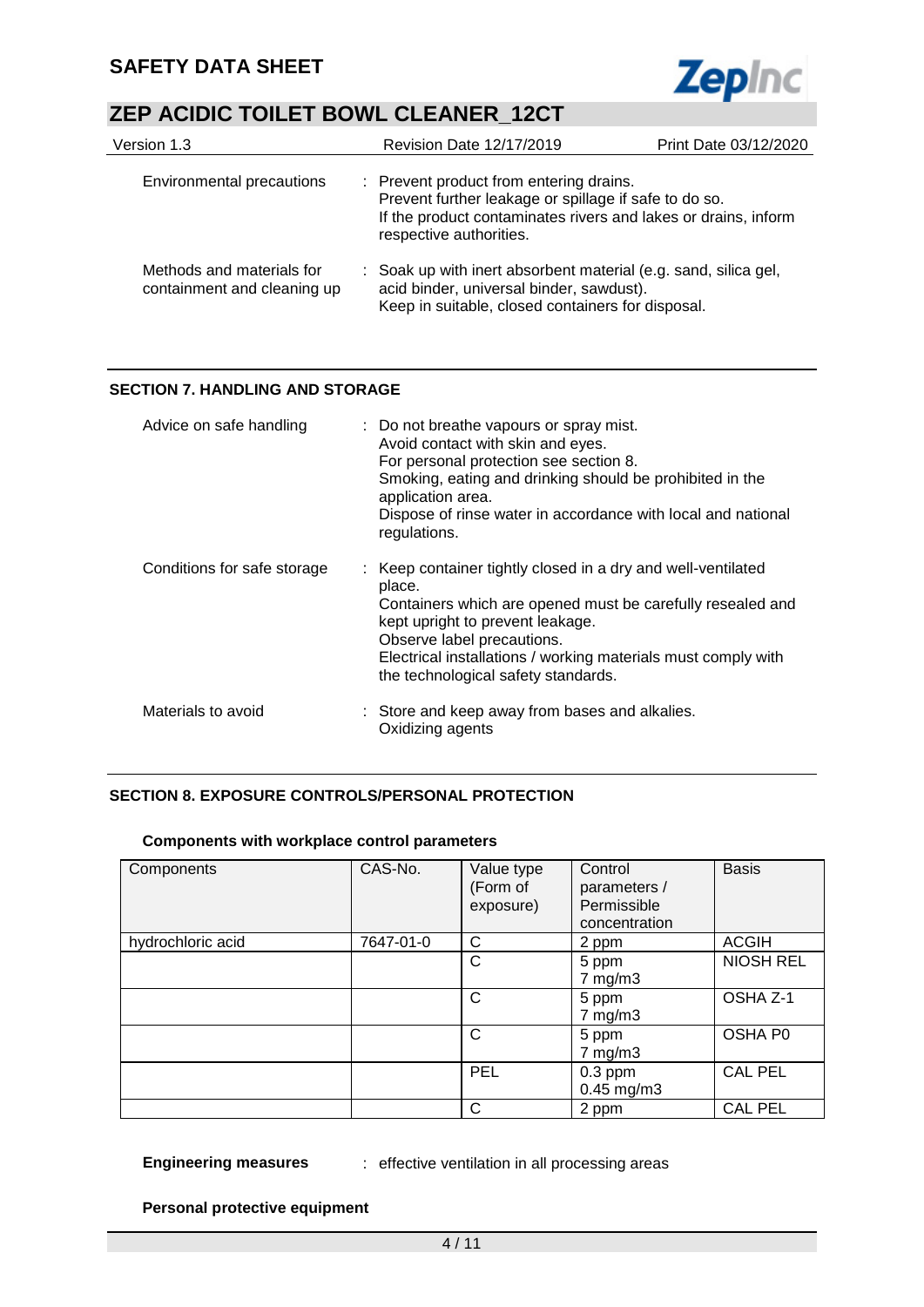

| Version 1.3              | Revision Date 12/17/2019                                                                                                                                                                | Print Date 03/12/2020 |
|--------------------------|-----------------------------------------------------------------------------------------------------------------------------------------------------------------------------------------|-----------------------|
| Respiratory protection   | : Use respiratory protection unless adequate local exhaust<br>ventilation is provided or exposure assessment demonstrates<br>that exposures are within recommended exposure guidelines. |                       |
| Hand protection          |                                                                                                                                                                                         |                       |
| Material<br>Remarks      | : Protective gloves<br>: The suitability for a specific workplace should be discussed<br>with the producers of the protective gloves.                                                   |                       |
| Eye protection           | : Access to clean water to rinse eyes must be available, options<br>include: eye wash stations or showers, or eye wash bottles<br>with pure water.<br>Tightly fitting safety goggles    |                       |
| Skin and body protection | : Impervious clothing<br>Choose body protection according to the amount and<br>concentration of the dangerous substance at the work place.                                              |                       |
| Hygiene measures         | : When using do not eat or drink.<br>When using do not smoke.<br>Wash hands before breaks and at the end of workday.                                                                    |                       |

## **SECTION 9. PHYSICAL AND CHEMICAL PROPERTIES**

|   | viscous liquid     |
|---|--------------------|
| t | green              |
|   | characteristic     |
|   | No data available  |
| t | 1                  |
| t | No data available  |
|   | No data available  |
|   |                    |
|   | Not applicable     |
| t | No data available  |
| t | No data available  |
|   | No data available  |
| t | No data available  |
| t | No data available  |
| t | 1.065 $g/cm3$      |
|   | No data available  |
|   |                    |
|   | completely soluble |
|   | No data available  |
|   |                    |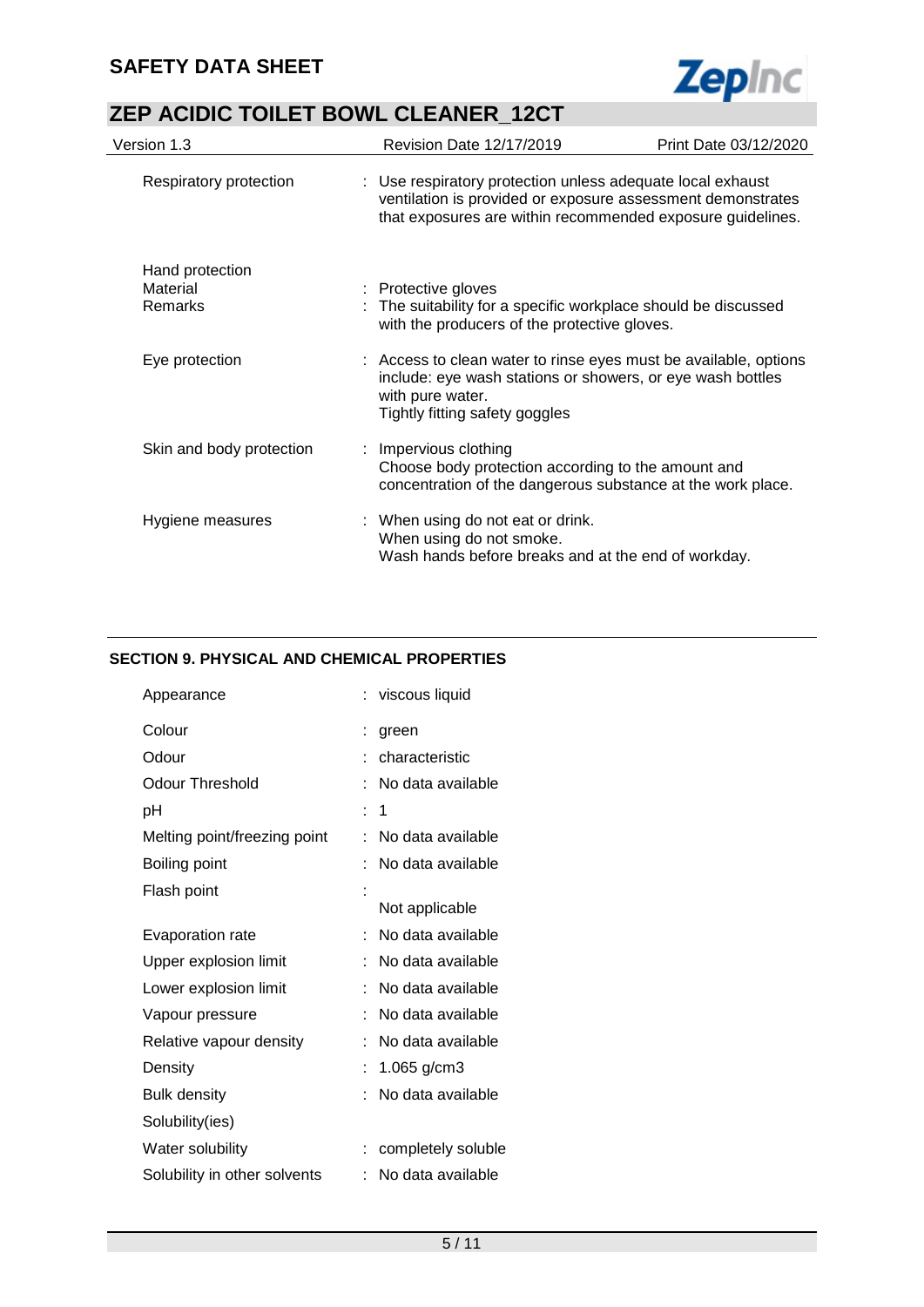

| Version 1.3                                | <b>Revision Date 12/17/2019</b> | Print Date 03/12/2020 |
|--------------------------------------------|---------------------------------|-----------------------|
| Partition coefficient: n-<br>octanol/water | $\therefore$ No data available  |                       |
| Auto-ignition temperature                  | $\therefore$ No data available  |                       |
| Thermal decomposition                      | $\therefore$ No data available  |                       |
| Viscosity                                  |                                 |                       |
| Viscosity, kinematic                       | $\therefore$ No data available  |                       |

## **SECTION 10. STABILITY AND REACTIVITY**

| Reactivity                            | : Stable                                                                |
|---------------------------------------|-------------------------------------------------------------------------|
| Chemical stability                    | : Stable under normal conditions.                                       |
| Possibility of hazardous<br>reactions | : No decomposition if stored and applied as directed.                   |
| Conditions to avoid                   | : Extremes of temperature and direct sunlight.                          |
| Incompatible materials                | Bases<br>Oxidizing agents                                               |
| Hazardous decomposition<br>products   | : Carbon monoxide, carbon dioxide and unburned<br>hydrocarbons (smoke). |

## **SECTION 11. TOXICOLOGICAL INFORMATION**

### **Potential Health Effects**

| <b>Aggravated Medical</b><br>Condition | : None known.                                                                                                                                                                      |
|----------------------------------------|------------------------------------------------------------------------------------------------------------------------------------------------------------------------------------|
| Symptoms of Overexposure               | : Effects are dependent on exposure (dose, concentration,<br>contact time).<br>Effects are immediate and delayed.<br>Symptoms may include blistering, irritation, burns, and pain. |
| Carcinogenicity:                       |                                                                                                                                                                                    |
| <b>IARC</b>                            | No component of this product present at levels greater than or<br>equal to 0.1% is identified as probable, possible or confirmed<br>human carcinogen by IARC.                      |
| <b>ACGIH</b>                           | No component of this product present at levels greater than or<br>equal to 0.1% is identified as a carcinogen or potential<br>carcinogen by ACGIH.                                 |
| <b>OSHA</b>                            | No component of this product present at levels greater than or<br>equal to 0.1% is on OSHA's list of regulated carcinogens.                                                        |
| <b>NTP</b>                             | No component of this product present at levels greater than or<br>equal to 0.1% is identified as a known or anticipated carcinogen<br>by NTP.                                      |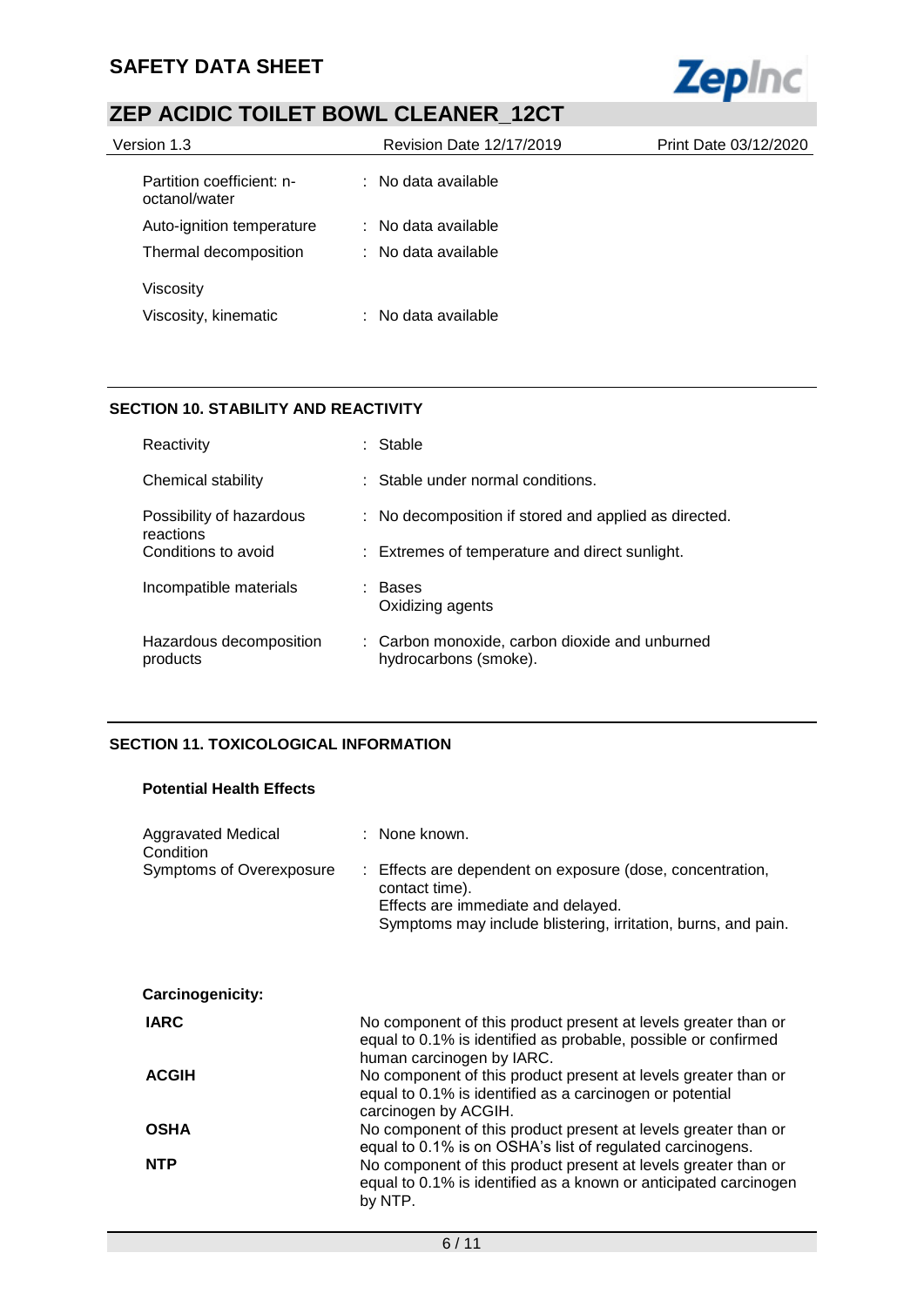

| Version 1.3 | Revision Date 12/17/2019 | Print Date 03/12/2020 |
|-------------|--------------------------|-----------------------|
|             |                          |                       |

## **Acute toxicity**

| <b>Product:</b>           |                                                                                                                           |
|---------------------------|---------------------------------------------------------------------------------------------------------------------------|
| Acute oral toxicity       | : Acute toxicity estimate : $>$ 5,000 mg/kg<br>Method: Calculation method                                                 |
| Acute inhalation toxicity | Acute toxicity estimate : > 200 mg/l<br>t.<br>Exposure time: 4 h<br>Test atmosphere: vapour<br>Method: Calculation method |

### **Skin corrosion/irritation**

## **Product:**

Remarks: Extremely corrosive and destructive to tissue.

### **Serious eye damage/eye irritation**

## **Product:**

Remarks: May cause irreversible eye damage.

#### **Respiratory or skin sensitisation**

No data available

#### **Germ cell mutagenicity**

No data available

#### **Carcinogenicity**

No data available

#### **Reproductive toxicity**

No data available

#### **STOT - single exposure**

No data available

### **STOT - repeated exposure**

No data available

## **Aspiration toxicity**

No data available

#### **Further information**

## **Product:**

Remarks: No data available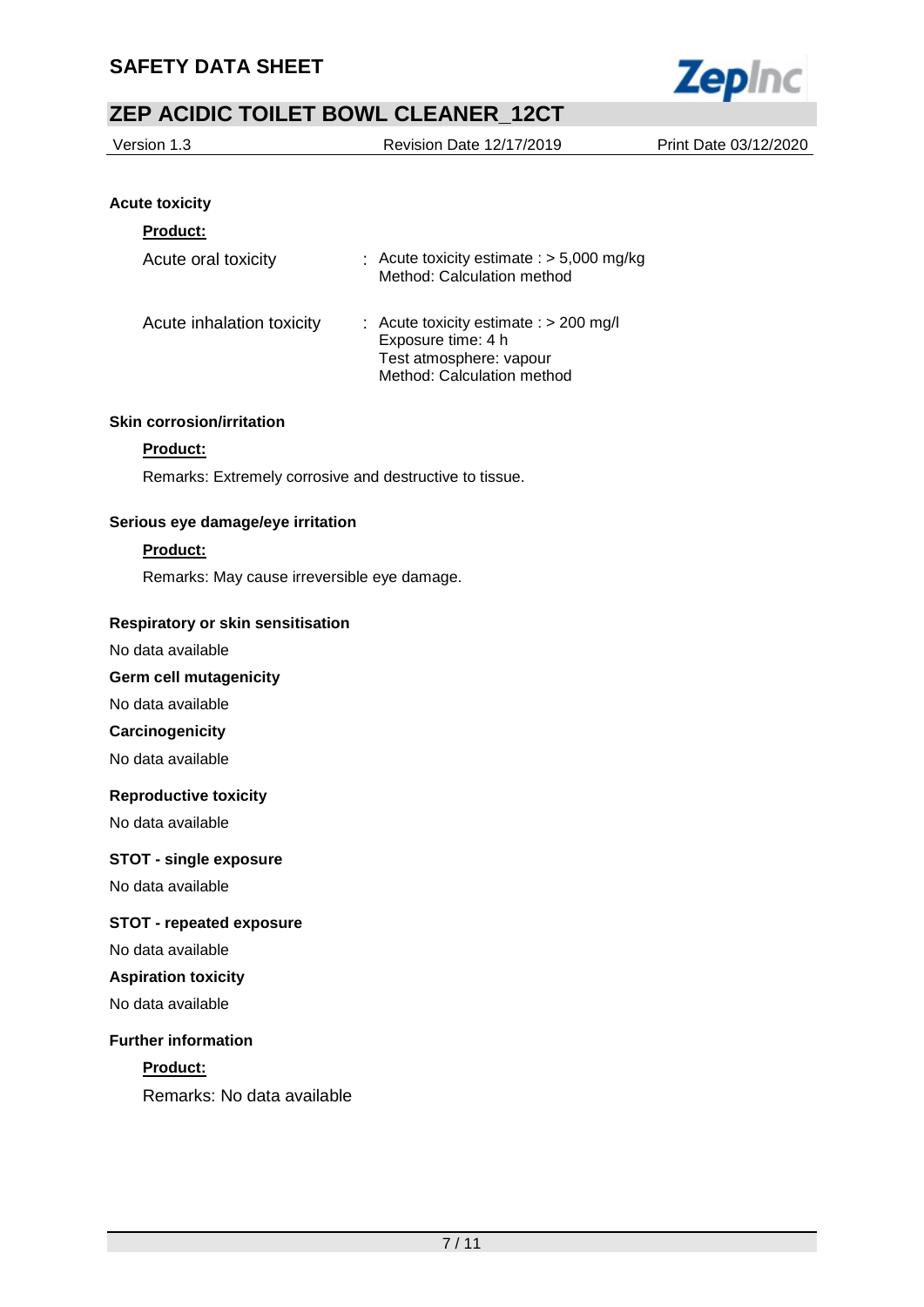

Version 1.3 Revision Date 12/17/2019 Print Date 03/12/2020

## **SECTION 12. ECOLOGICAL INFORMATION**

#### **Ecotoxicity**

No data available

#### **Persistence and degradability**

No data available **Bioaccumulative potential**

#### **Product:**

| Partition coefficient: n-<br>octanol/water | : Remarks: No data available                                                                                                                                                     |
|--------------------------------------------|----------------------------------------------------------------------------------------------------------------------------------------------------------------------------------|
| <b>Mobility in soil</b>                    |                                                                                                                                                                                  |
| No data available                          |                                                                                                                                                                                  |
| Other adverse effects                      |                                                                                                                                                                                  |
| No data available<br><b>Product:</b>       |                                                                                                                                                                                  |
| Regulation                                 | 40 CFR Protection of Environment; Part 82 Protection of<br>Stratospheric Ozone - CAA Section 602 Class I<br><b>Substances</b>                                                    |
| Remarks                                    | This product neither contains, nor was manufactured<br>with a Class I or Class II ODS as defined by the U.S.<br>Clean Air Act Section 602 (40 CFR 82, Subpt. A, App.A<br>$+$ B). |
| Additional ecological<br>information       | : Not applicable                                                                                                                                                                 |

## **SECTION 13. DISPOSAL CONSIDERATIONS**

| <b>Disposal methods</b> |                                                                                                                                                                                                                              |
|-------------------------|------------------------------------------------------------------------------------------------------------------------------------------------------------------------------------------------------------------------------|
| Waste from residues     | : The product should not be allowed to enter drains, water<br>courses or the soil.<br>Do not contaminate ponds, waterways or ditches with<br>chemical or used container.<br>Dispose of in accordance with local regulations. |
| Contaminated packaging  | : Empty remaining contents.<br>Dispose of as unused product.<br>Do not re-use empty containers.                                                                                                                              |

## **SECTION 14. TRANSPORT INFORMATION**

Transportation Regulation: 49 CFR (USA): UN3264, Corrosive liquid, acidic, inorganic, n.o.s., (HYDROCHLORIC ACID, SULFAMIC ACID), 8, II -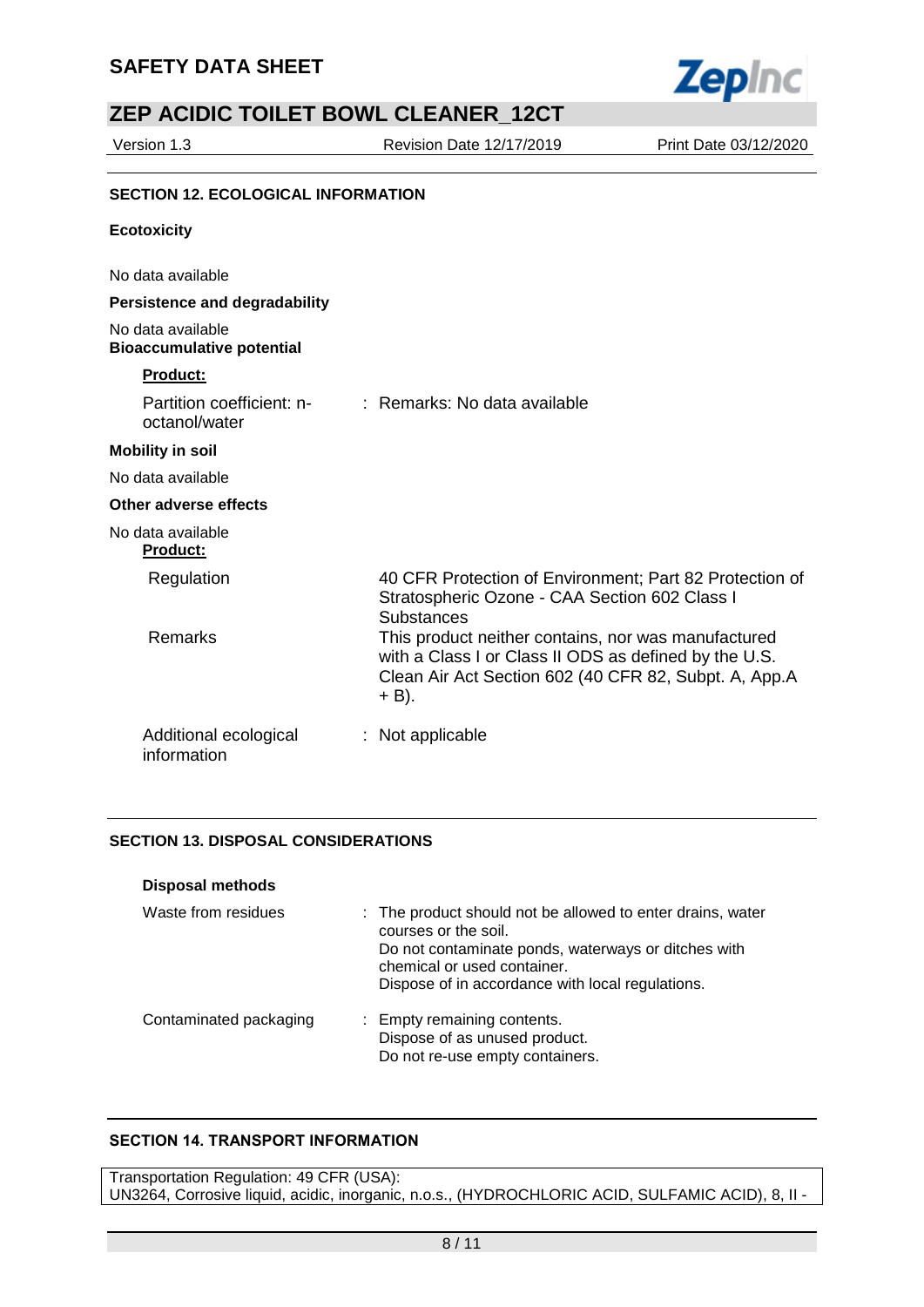

Version 1.3 Revision Date 12/17/2019 Print Date 03/12/2020

Limited quantity

Transportation Regulation: IMDG (Vessel): UN3264, CORROSIVE LIQUID, ACIDIC, INORGANIC, N.O.S., (HYDROCHLORIC ACID, SULFAMIC ACID), 8, II - Limited quantity

Transportation Regulation: IATA (Cargo Air): UN3264, Corrosive liquid, acidic, inorganic, n.o.s., (HYDROCHLORIC ACID, SULFAMIC ACID), 8, II

Transportation Regulation: IATA (Passenger Air): UN3264, Corrosive liquid, acidic, inorganic, n.o.s., (HYDROCHLORIC ACID, SULFAMIC ACID), 8, II

Transportation Regulation: TDG (Canada): UN3264, CORROSIVE LIQUID, ACIDIC, INORGANIC, N.O.S., (HYDROCHLORIC ACID, SULFAMIC ACID), 8, II - Limited quantity

The product as delivered to the customer conforms to packaging requirements for shipment by road under US Department of Transportation (DOT) regulations. Additional transportation classifications noted above are for reference only, and not a certification or warranty of the suitability of the packaging for shipment under these alternative transport regulations.

### **SECTION 15. REGULATORY INFORMATION**

**TSCA list Interpollent COV** : No substances are subject to a Significant New Use Rule.

No substances are subject to TSCA 12(b) export notification requirements.

### **EPCRA - Emergency Planning and Community Right-to-Know Act**

#### **CERCLA Reportable Quantity**

| Components          | CAS-No.   | (lbs) | Component RQ   Calculated product RQ<br>(lbs) |
|---------------------|-----------|-------|-----------------------------------------------|
| l hvdrochloric acid | 7647-01-0 | 5000  |                                               |

\*: Calculated RQ exceeds reasonably attainable upper limit.

**SARA 304 Extremely Hazardous Substances Reportable Quantity**

This material does not contain any components with a section 304 EHS RQ.

| SARA 311/312 Hazards | : Skin corrosion or irritation<br>Serious eye damage or eye irritation                                                                                                                    |  |
|----------------------|-------------------------------------------------------------------------------------------------------------------------------------------------------------------------------------------|--|
| <b>SARA 302</b>      | : No chemicals in this material are subject to the reporting<br>requirements of SARA Title III, Section 302.                                                                              |  |
| <b>SARA 313</b>      | : This material does not contain any chemical components with<br>known CAS numbers that exceed the threshold (De Minimis)<br>reporting levels established by SARA Title III, Section 313. |  |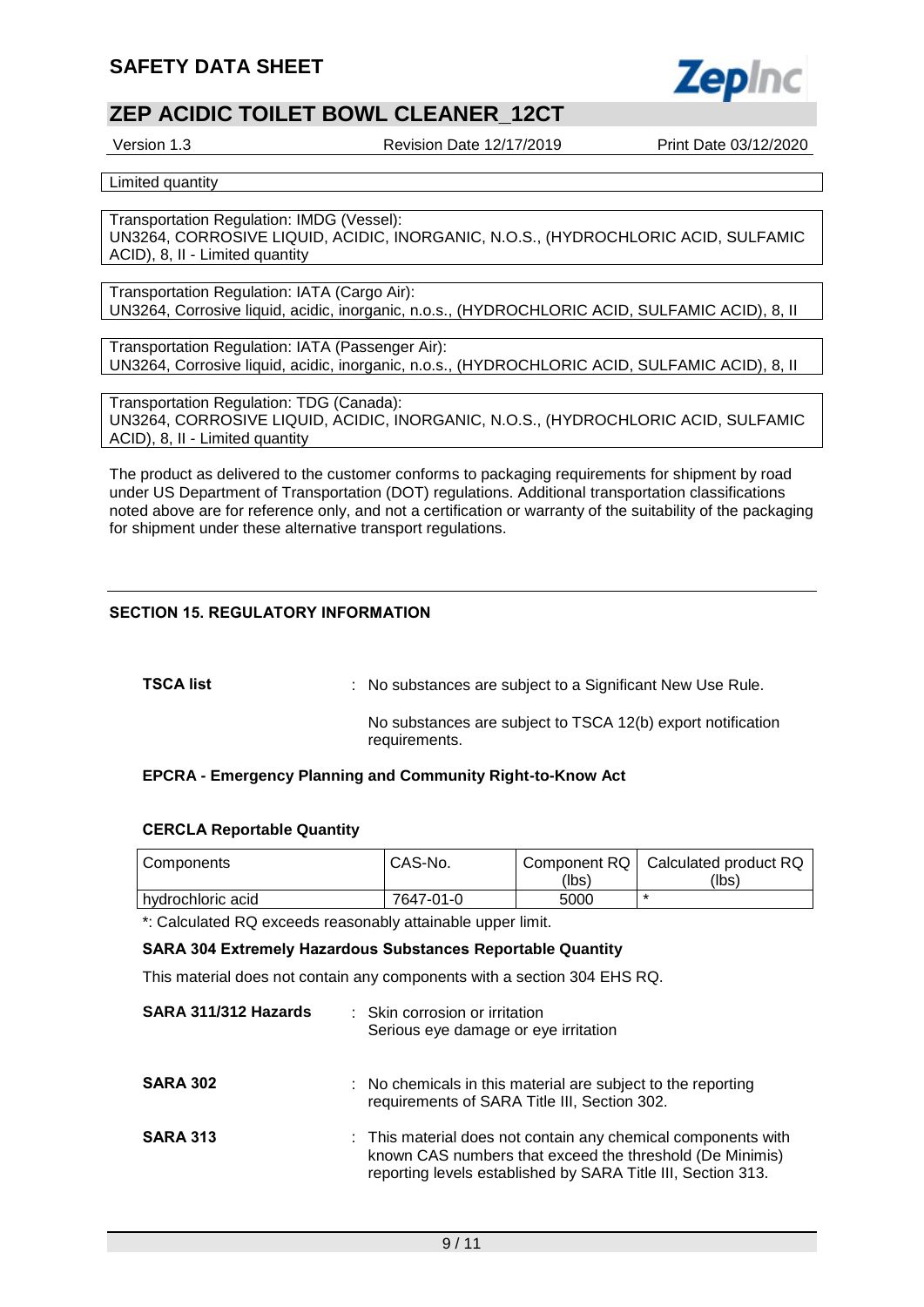

Version 1.3 Revision Date 12/17/2019 Print Date 03/12/2020

**California Prop. 65**

This product does not contain any chemicals known to State of California to cause cancer, birth defects, or any other reproductive harm.

#### **The components of this product are reported in the following inventories:**

| S<br>П |  |
|--------|--|
| c      |  |

**DSL** All components of this product are on the Canadian DSL **On TSCA Inventory** 

For information on the country notification status for other regions please contact the manufacturer's regulatory group.

#### **Inventory Acronym and Validity Area Legend:**

TSCA (USA), DSL (Canada), NDSL (Canada)

#### **SECTION 16. OTHER INFORMATION**

#### **Further information**



#### **OSHA - GHS Label Information:**

| Hazard pictograms                                                   |                                                                                                                                                                                                                                                                                                                                                                                                                                                                         |
|---------------------------------------------------------------------|-------------------------------------------------------------------------------------------------------------------------------------------------------------------------------------------------------------------------------------------------------------------------------------------------------------------------------------------------------------------------------------------------------------------------------------------------------------------------|
| Signal word<br><b>Hazard statements</b><br>Precautionary statements | Danger:<br>Causes severe skin burns and eye damage.<br><b>Prevention:</b> Wash skin thoroughly after handling. Wear protective gloves/ protective<br>clothing/ eye protection/ face protection.<br><b>Response: IF SWALLOWED: Rinse mouth. Do NOT induce vomiting. IF ON SKIN (or</b><br>hair): Take off immediately all contaminated clothing. Rinse skin with water/shower. IF<br>INHALED: Remove person to fresh air and keep comfortable for breathing. Immediately |

call a POISON CENTER/doctor. IF IN EYES: Rinse cautiously with water for several